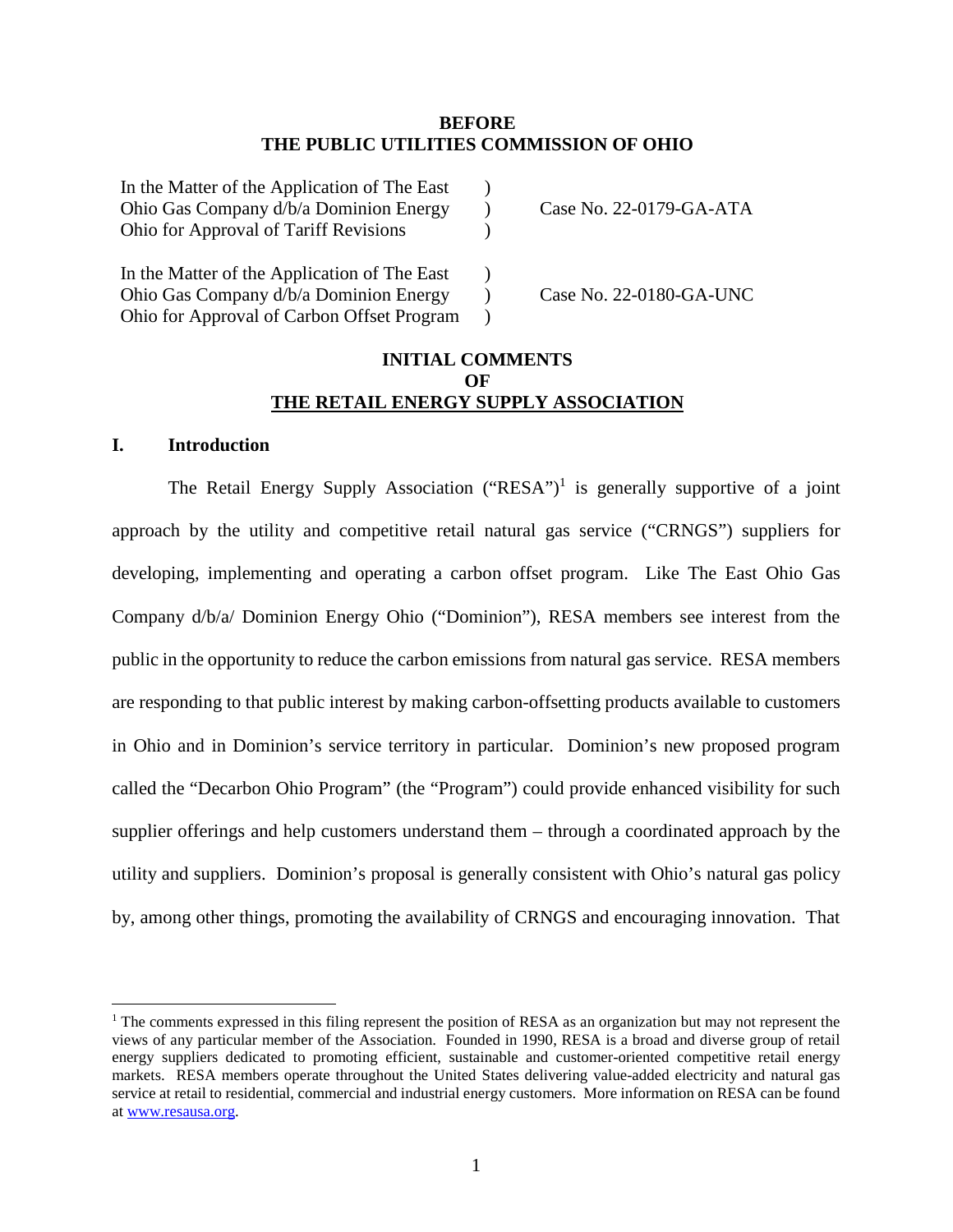said, Dominion's proposal warrants clarifications and RESA identifies below several such areas of importance to its members. Clarifications are warranted to ensure the joint approach is fairly balanced and to ensure Program success. RESA is willing to further discuss the issues with Dominion and would welcome that opportunity.

#### **II. Dominion's Proposed Carbon Offset Program**

Dominion will educate customers; administer the Program (by handling supplier eligibility/enrollment, customer enrollment, etc.); and validate the carbon offsets and supplier performance. Application at  $\P$  2. In addition, Dominion proposes related revisions for its tariff and a new bill format. *Id*. Dominion describes the Program as a joint approach between it and the participating suppliers to "enable customers to effectively reduce carbon emissions through the use of offsets, supporting the sustainable use of natural gas." *Id*. at ¶ 15.

The Program would be available for customers who are shopping and for governmental aggregations, as long as Dominion is billing the customer. Application at ¶¶ 26, 27. Dominion intends to create websites and/or portals for customers to enroll with a participating CRNGS supplier. *Id*. at ¶¶ 2, 30.

Dominion proposes requirements for suppliers to participate in the Program with a stated purpose of ensuring that the supplier is committed to serving in Dominion's service territory and to "confirm that the supplier is able to responsibly do business on [Dominion's] system," including:

- Maintain Commission certification;
- Enter into a specific agreement with Dominion;
- Comply with Dominion's tariff, including the supplier standards of conduct;
- Have supplied CRNGS for at least 12 months; and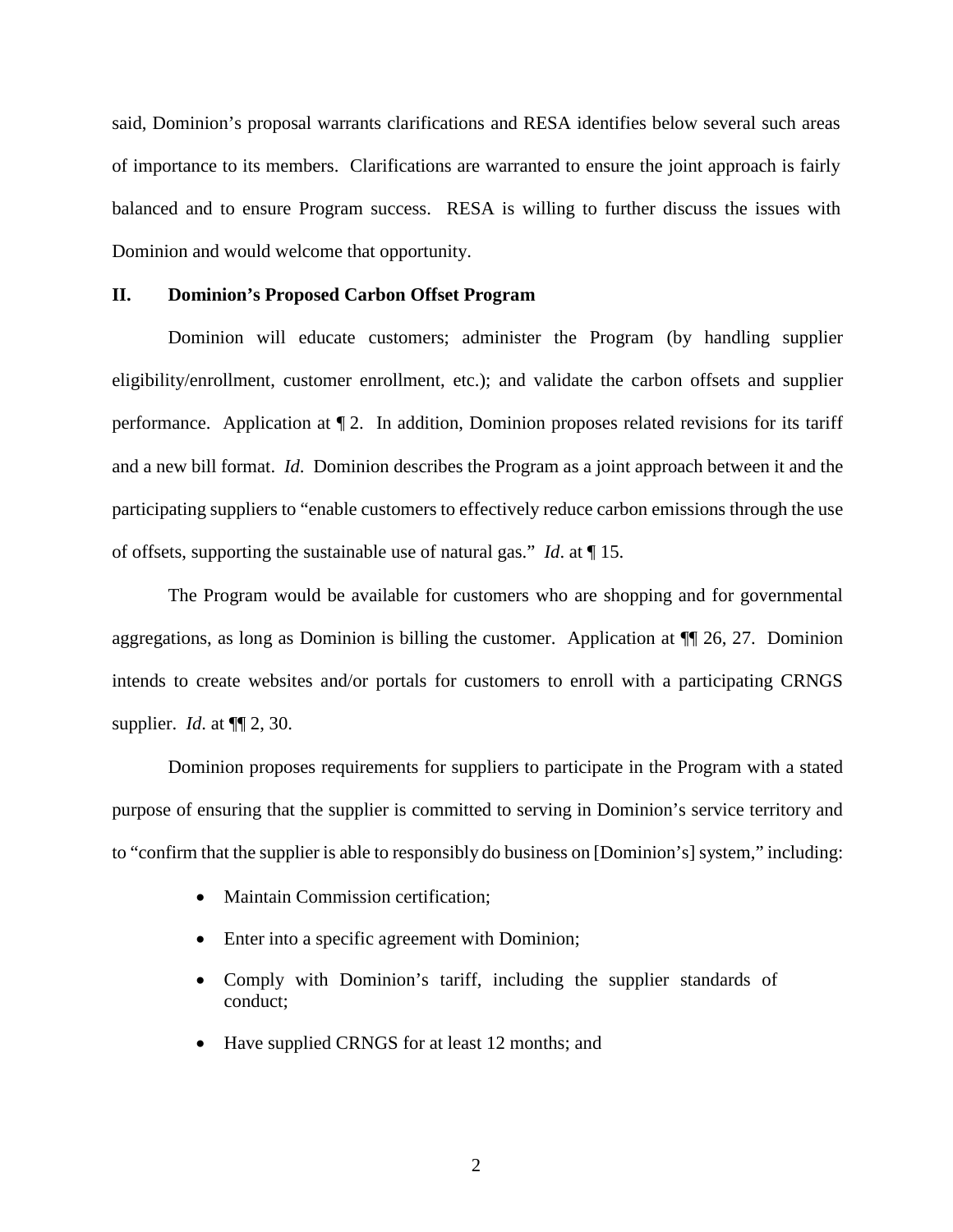Have either a minimum number of certain customers under contract for CRNGS or be serving a minimum amount of load from certain customers.

Application at ¶¶ 28-29 and Attachment 1.

### **III. Comments**

# **A. Dominion's proposed Program framework would bring benefits to the competitive market in ways that do not exist today.**

To RESA's knowledge, Dominion's Program would be a first-of-its-kind for Ohio. RESA

is generally supportive of the goals of Dominion's proposal. Educating customers about the

competitive market and more specifically about retail service offerings that reduce or mitigate the

environmental impact of natural gas would support many of Ohio's long-standing natural gas

policies, including policies in the following subsections of Ohio Revised Code Section

4929.02(A):

- (2) Promote the availability of unbundled and comparable natural gas services and goods that provide wholesale and retail consumers with the supplier, price, terms, conditions, and quality options they elect to meet their respective needs;
- (3) Promote diversity of natural gas supplies and suppliers, by giving consumers effective choices over the selection of those supplies and suppliers;
- (4) Encourage innovation and market access for cost-effective supply- and demand-side natural gas services and goods;

\* \* \*

(6) Recognize the continuing emergence of competitive natural gas markets through the development and implementation of flexible regulatory treatment;

\* \* \*

- (11) Facilitate additional choices for the supply of natural gas for residential consumers, including aggregation; and
- (12) Promote an alignment of natural gas company interests with consumer interest in energy efficiency and energy conservation.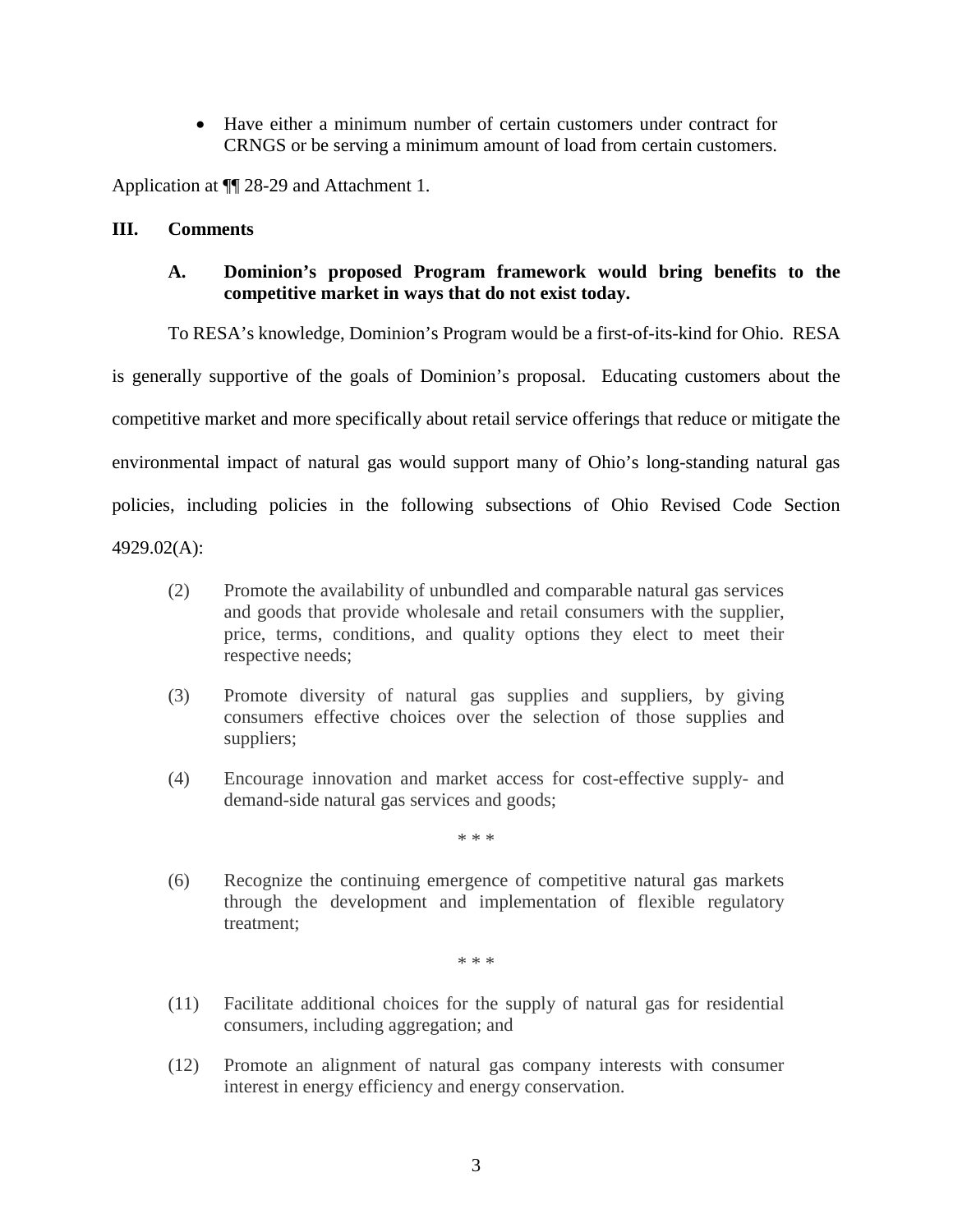In addition, encouraging customers to purchase offsets should have environmental benefits for the consumption of natural gas by Ohioans. RESA also generally agrees with Dominion's statement at ¶ 21 of the Application:

> By providing customers a supply option that offsets the carbon emissions related to their consumption of natural gas, the implementation of the Program would allow [Dominion], its customers, and suppliers to make meaningful contributions to both the reduction of emissions and the support of sustainable investments.

Finally, RESA supports the joint approach aspect of the Program. Under the proposed Program, Dominion would work with the suppliers in its service territory. A collaborative framework should encourage suppliers to participate in the Program and spur additional creative CRNGS offerings.<sup>2</sup>

## **B. Components of the Program framework require clarification to ensure against utility overreaching.**

Dominion's Application suggests that the proposed joint approach fits with numerous goals of Dominion and suppliers because a joint approach – by both the utility and suppliers – will bring additional visibility to carbon-offsetting offers and better enable customers to identify and understand the available offers. Application at ¶ 2. Components of the Program, however, are left to either Dominion's discretion or omit supplier involvement, creating a risk of utility overreach.

One example relates to Dominion's proposed supplier compliance language. As noted above, Dominion has proposed supplier eligibility requirements for the Program. Application at ¶¶ 28-29 and Attachment 1. Dominion noted that, as proposed, failure to comply with the Program's terms and conditions could constitute a material default under its tariff and be grounds for termination from Dominion's Choice program or suspension of the supplier's certification. *Id*. at  $\P$  28 and Attachment 1, proposed sheet  $\P$  4.4. As presented, any noncompliance – no matter

<sup>&</sup>lt;sup>2</sup> It is noteworthy that Dominion's proposed Program does not result in Dominion offering any CRNGS.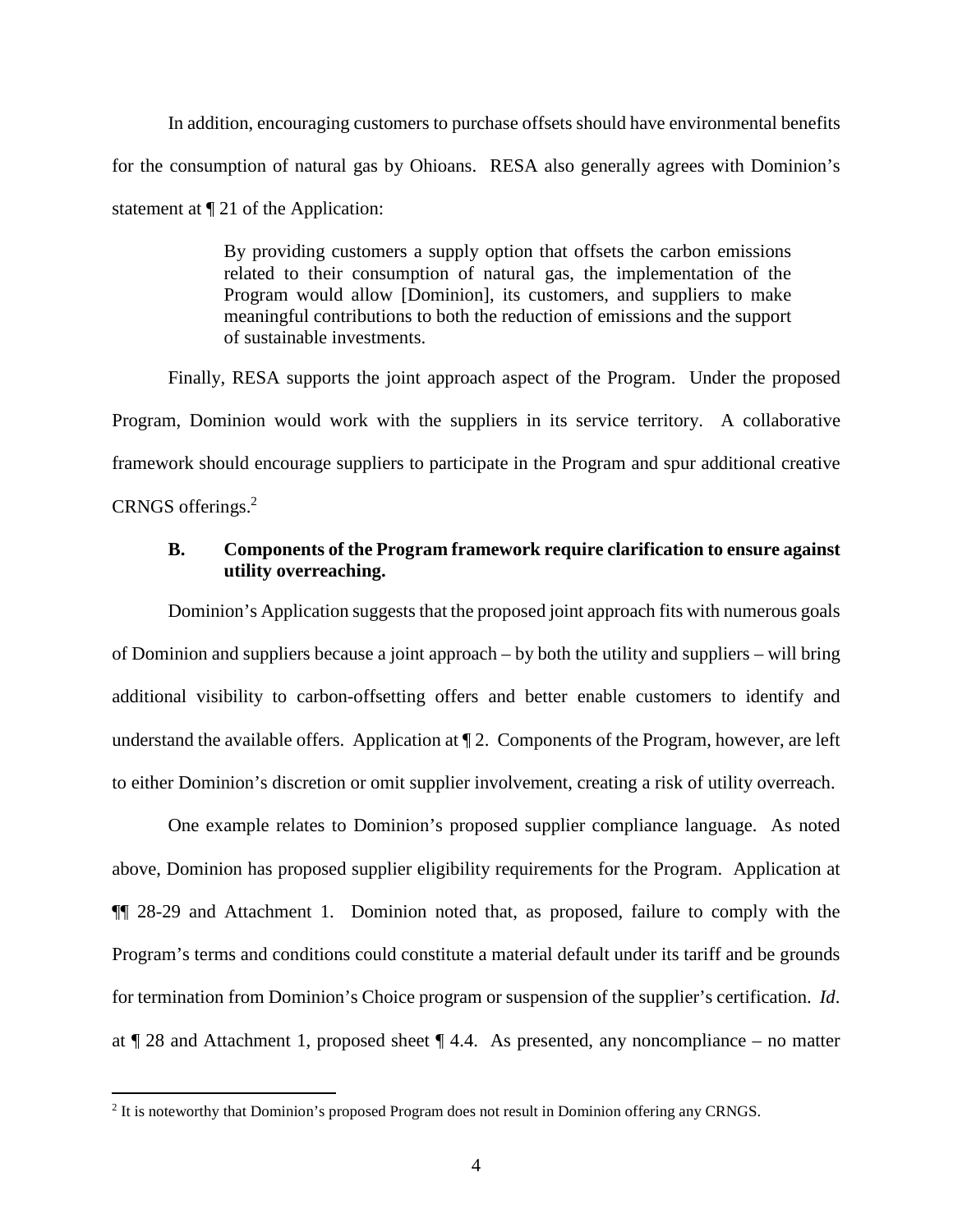how minor – could be considered a material default. There is nothing in the proposal or the proposed tariff that would involve notice to the supplier and an opportunity for the supplier to cure a noncompliance before the noncompliance could be considered a material default, although there is an opportunity to remedy any shortfall in carbon offset credits. There is also nothing in the proposal or the proposed tariff that would require commercially reasonable judgement be applied for a noncompliance to be considered a material default.

Another example is with the education component of the proposed Program. Dominion states in the Application that it intends to follow its general approach to Choice-related customer education and that it is willing to consult with the Staff regularly or on request. Application at ¶¶ 38-39. RESA has participated with Dominion cooperatively in the past on Choice-related customer education and is currently involved in a collaborative with Dominion pursuant to which an education campaign is underway. RESA and its members have worked well with Dominion. Although presented as a joint Dominion-supplier approach, Dominion's proposal does not envision that the education component will involve any supplier input.

A third example is with regard to the proposed validation process by which Dominion will ensure that each participating supplier's carbon offset credits are equal to or greater than the total usage for the supplier's enrolled customers. Dominion intends to conduct the reviews and reconciliations annually, but reserved the right to do so more frequently following due notice to affected suppliers if Dominion "determines that an annual reconciliation is insufficient to ensure compliance with the Program." Application at ¶ 33. Again, the timing of the reviews and reconciliations is within the sole discretion of Dominion.

These examples illustrate that there are aspects of the Program proposal that leave too much to Dominion's discretion and/or omit opportunities for the suppliers to contribute value to the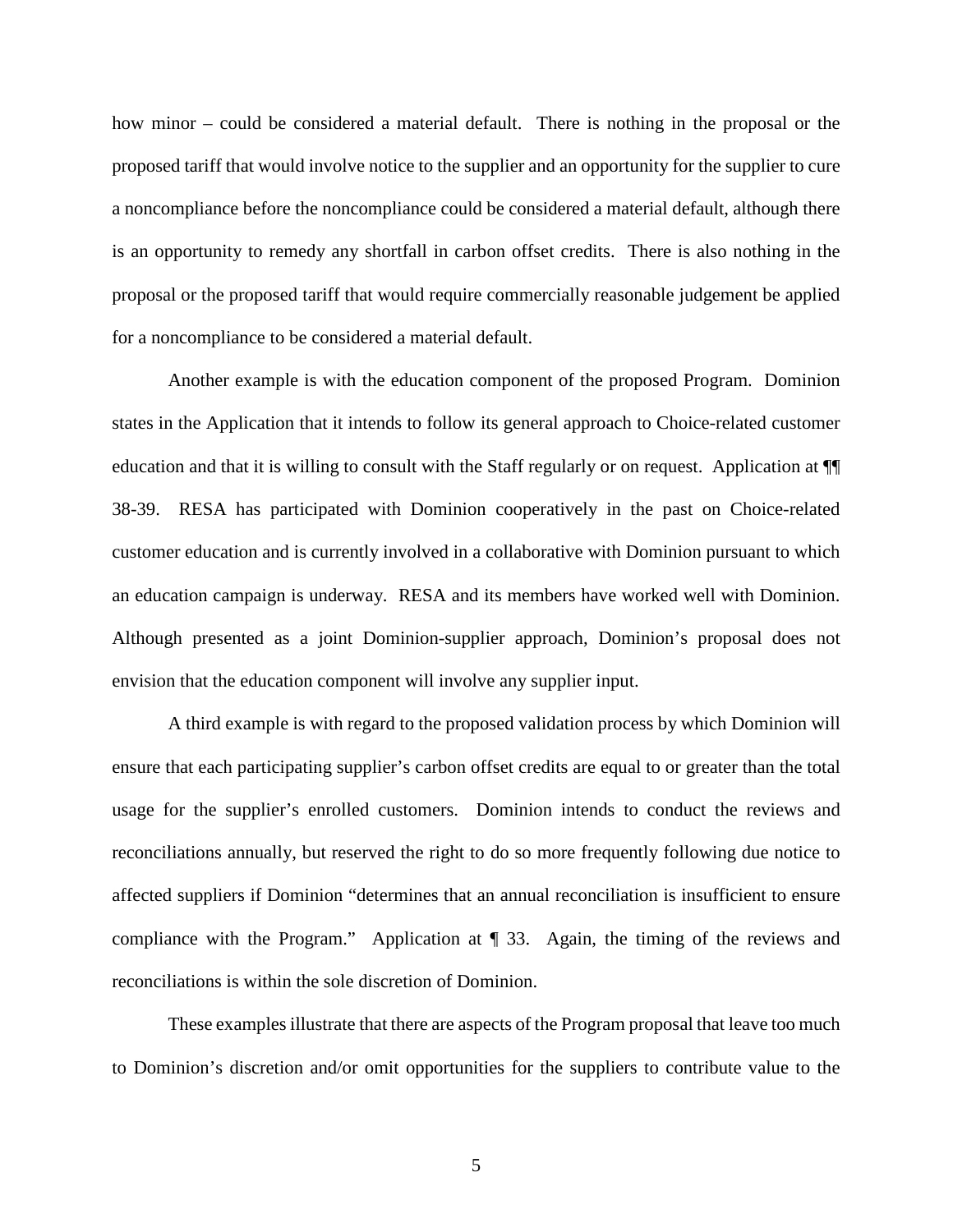processes. Clarifications should be made for the Program to better balance the utility and supplier interests in this joint effort.<sup>3</sup>

# **C. RESA is open to direct conversations with Dominion to further discuss the Program.**

RESA has noted above areas warranting clarification. Greater clarity would be beneficial for RESA and its membership to ensure a successful Program launch, assuming Commission approval of the Application. RESA would welcome direct conversations with Dominion to productively discuss the issues surrounding the Program.

### **IV. Conclusion**

RESA generally supports the joint approach and framework presented by Dominion in this proceeding for a unique carbon-offset program in the Dominion service territory. RESA finds that clarifications of certain components should be made before any Commission approval. RESA would welcome the opportunity to discuss the issues and work through them with Dominion.

Respectfully Submitted,

/s/ Gretchen L. Petrucci Michael J. Settineri (0073369), Counsel of Record Gretchen L. Petrucci (0046608) Vorys, Sater, Seymour and Pease LLP 52 East Gay Street Columbus, OH 43215 614-464-5462 mjsettineri@vorys.com glpetrucci@vorys.com

*Counsel for the Retail Energy Supply Association*

<sup>&</sup>lt;sup>3</sup> Dominion's Application acknowledges that there will be costs for implementing and administering the Program, but Dominion is not seeking to track or recover any of the costs in this proceeding. Application at ¶ 40. RESA therefore understands that issue will be presented at a later time, and reserves the right to address it in the future.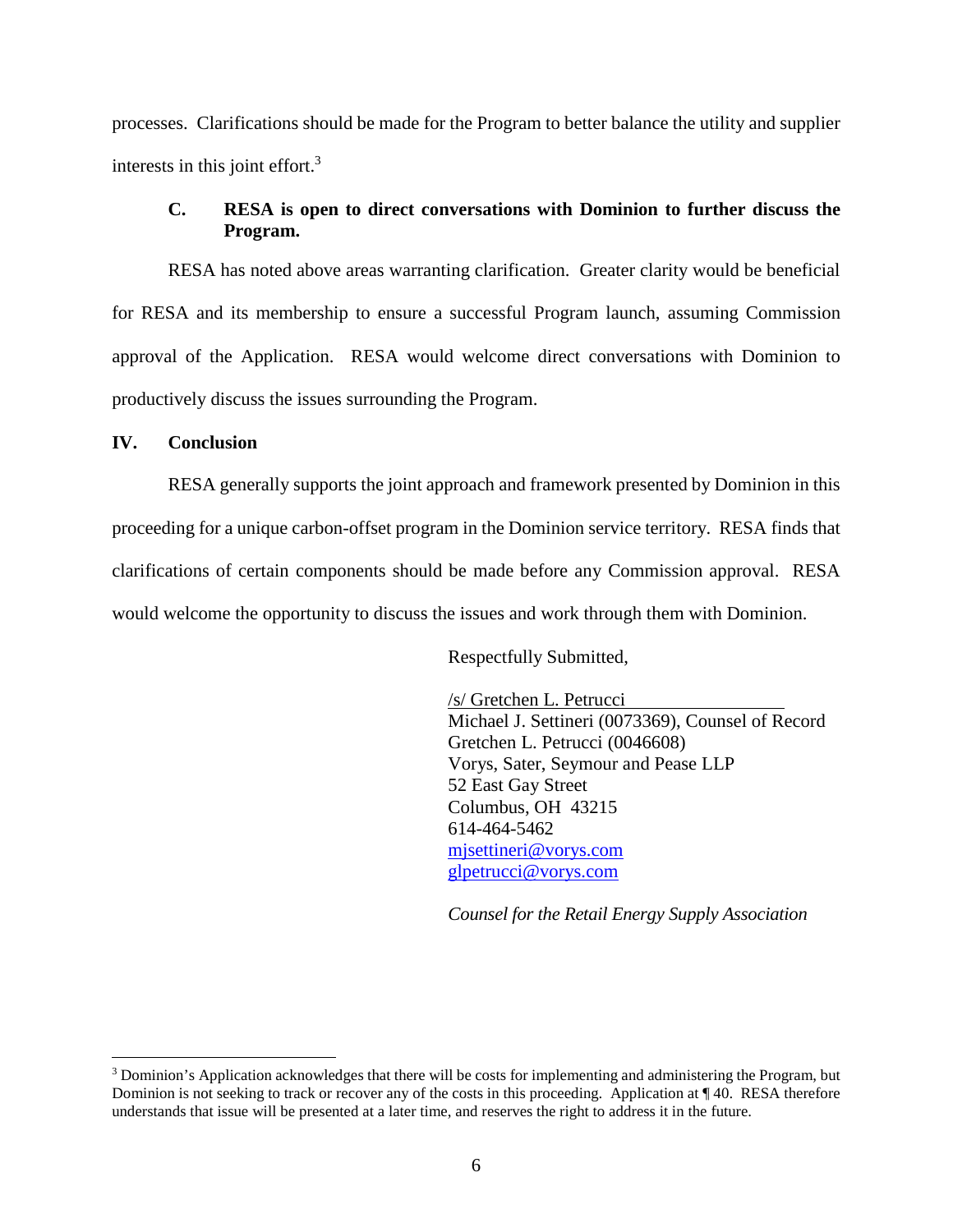### **CERTIFICATE OF SERVICE**

The Public Utilities Commission of Ohio's e-filing system will electronically serve notice of the filing of this document on the parties referenced in the service list of the docket card who have electronically subscribed to these cases. In addition, the undersigned certifies that a courtesy copy of the foregoing document is also being served upon the persons below via electronic mail

this 13th day of May 2022.

| The East Ohio Gas Company d/b/a Dominion<br><b>Energy Ohio</b>                                                                                                                                                                  | kennedy@whitt-sturtevant.com<br>fykes@whitt-sturtevant.com<br>andrew.j.campbell@dominionenergy.com |
|---------------------------------------------------------------------------------------------------------------------------------------------------------------------------------------------------------------------------------|----------------------------------------------------------------------------------------------------|
| Direct Energy Business LLC, Direct Energy<br>Services LLC, Direct Energy Business Marketing<br>LLC, Energy Plus Natural Gas LLC, Reliant<br>Energy Northeast LLC, Stream Ohio Gas &<br>Electric, LLC, and XOOM Energy Ohio, LLC | mjsettineri@vorys.com<br>glpetrucci@vorys.com                                                      |
| Environmental Law & Policy Center                                                                                                                                                                                               | jweber@elpc.org                                                                                    |
| Interstate Gas Supply, Inc.                                                                                                                                                                                                     | michael.nugent@igs.com<br>evan.betterton@igs.com<br>stacie.cathcart@igs.com                        |
| Office of the Ohio Consumers' Counsel                                                                                                                                                                                           | william.michael@occ.ohio.gov<br>ambrosia.wilson@occ.ohio.gov                                       |
| SFE Energy Ohio, Inc. and StateWise Energy<br>Ohio, LLC                                                                                                                                                                         | dproano@bakerlaw.com<br>tathompson@bakerlaw.com                                                    |
| Staff of the Public Utilities Commission of Ohio                                                                                                                                                                                | werner.margard@OhioAGO.gov                                                                         |

/s/ Gretchen L. Petrucci Gretchen L. Petrucci

shaun.lyons@ohioAGO.gov